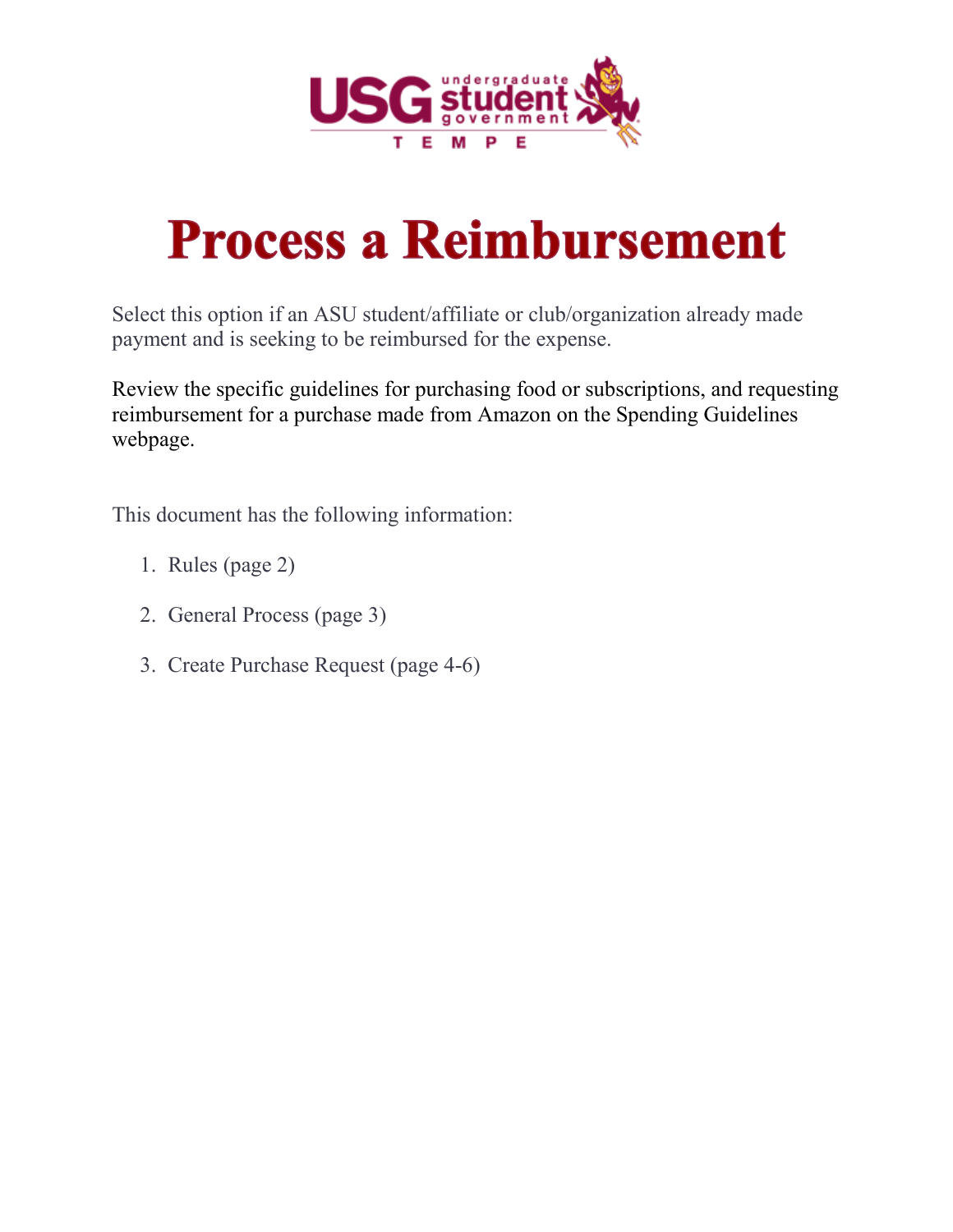

## **All purchases must be made by an ASU affiliate**

Parents and non-ASU affiliates cannot be reimbursed for expenses

#### **Do not purchase items before your budget request is approved**

If the purchase was made before the approval of your budget request, your purchase request will be denied

#### **Do not make purchases using cash**

Club and organization accounts will not be reimbursed for cash purchases. All purchases must be made on a credit or debit card

Individuals may be reimbursed for cash purchases, but it is strongly discouraged due to ASU Accounting policies

If the amount is over \$100, reimbursement requests for these cash purchases will only be approved if the individual can provide proof of the source of funds (i.e. a withdraw receipt from your bank/ATM) **AND** the original receipt with proof of payment

#### **Do not pay for purchases above \$999.99**

Reimbursements over this amount cannot be made to individuals but can be reimbursed to a club/organization account

#### **Do not pay for performer/speaker/artist/service fees**

It is University policy to have ASU pay the service provider directly. Reimbursement to a club or an individual, who has already paid a service provider, is forbidden.

#### **Submit your purchase request within 10 days of transaction date**

2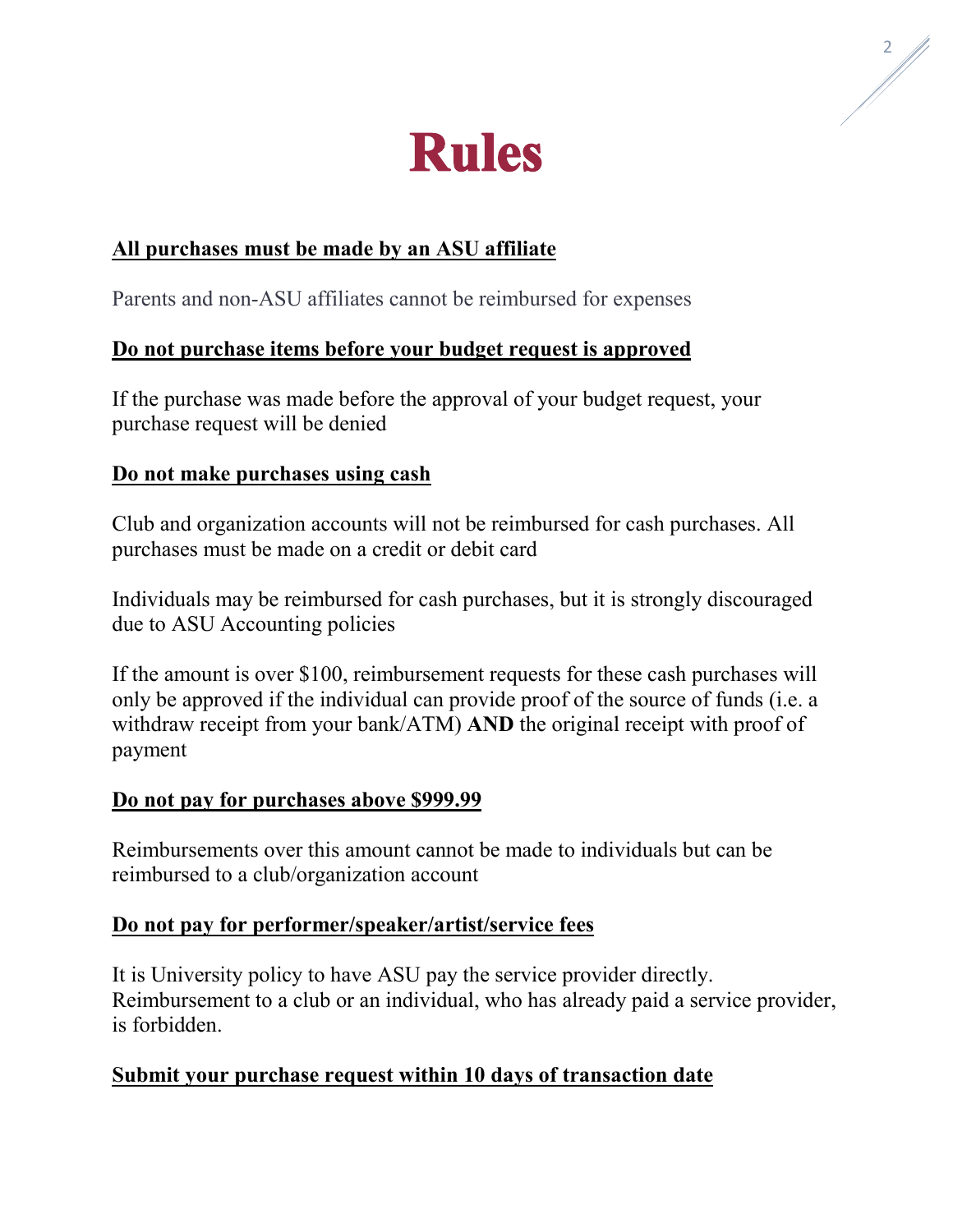# **General Process**

- 1. Make the purchase using an ASU affiliate's credit card
- 2. Wait until the items have been shipped (if purchased online)
- 3. Obtain the original receipt. Must show the following:
	- a. Vendor Information
	- b. Date of Purchase
	- c. List of items purchased
	- d. Total amount paid
	- e. Proof of payment
		- i. Such as card holder name and last four of card number used
		- ii. If receipt does not show the above, then please provide a copy of your bank statement and/or a picture of your card
- 4. Create a purchase request in SunDevilSync
	- a. Upload the receipt
	- b. If food was purchased, upload a BMF
- 5. The USG Business Office will process a reimbursement and 'Approve' your purchase request
- 6. Please note it takes a few weeks to process a reimbursement and mail the check to the payee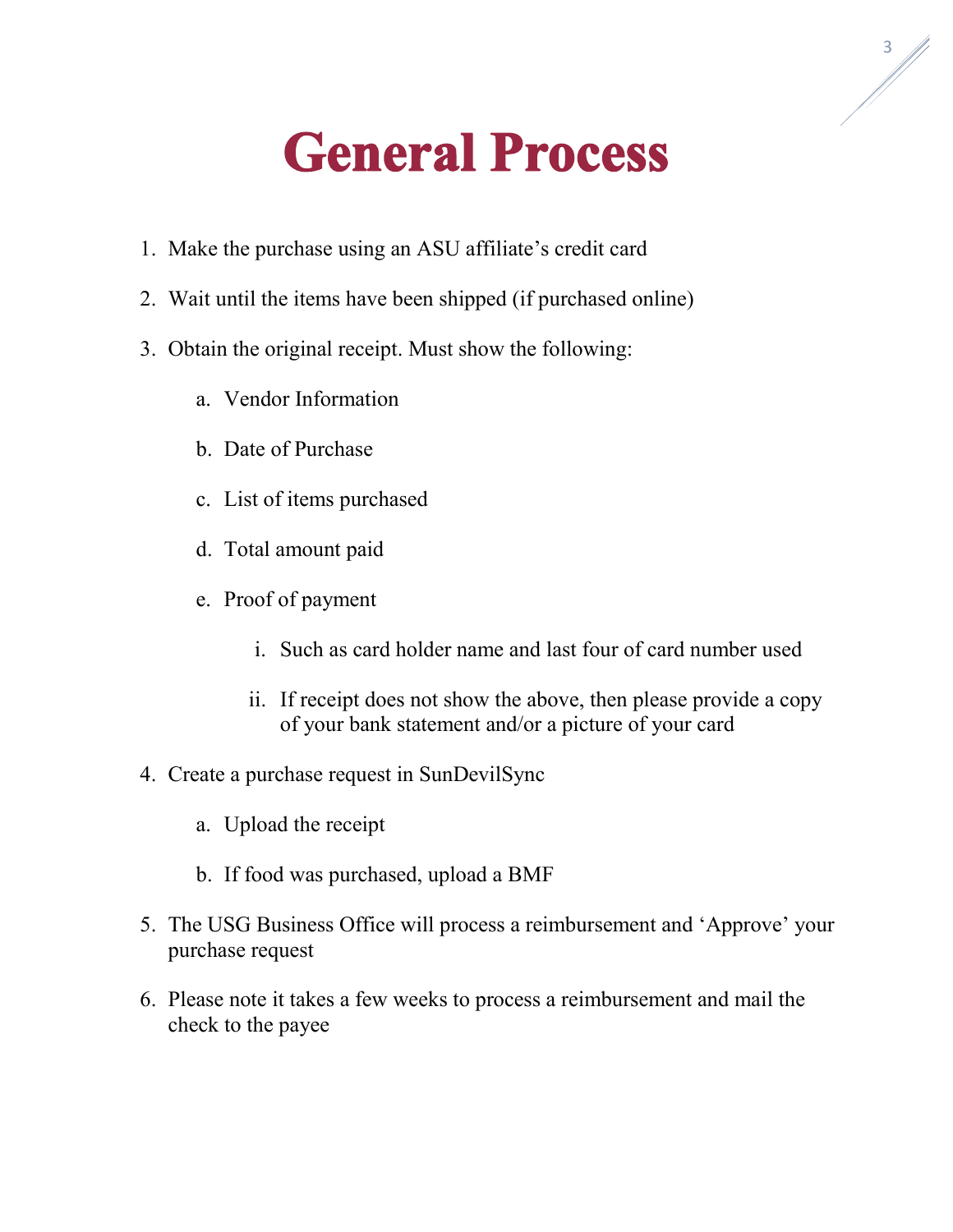# **Create Purchase Request**

Navigate to your club/organization's SunDevilSync portal and follow the steps below:

# **From your portal's page, select "Manage Organization"**



# **Select the symbol with 3 horizontal lines in the top left**



# **Select "Finance"**



# **Select "Create Request", and then select "Create Purchase Request".**

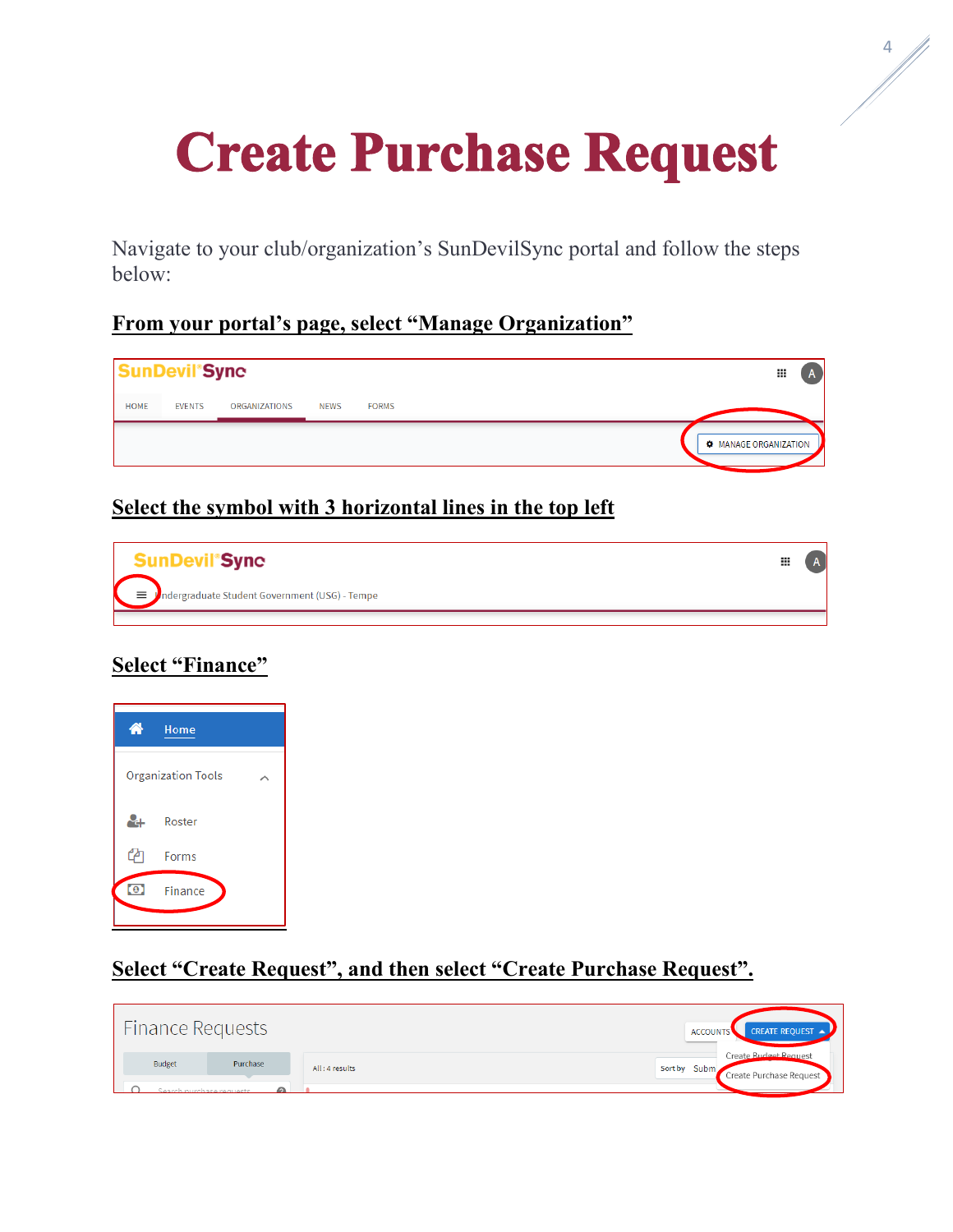| Create Purchase Request |                      |
|-------------------------|----------------------|
| <b>Request Details</b>  | POPULATE FROM BUDGET |

Your budget requests will appear. Choose the correct one for this purchase. Then your budget lines under that specific budget will appear. Choose the correct one for this purchase. This will be helpful when figuring out how much funds is left in each budget line

# **\*Subject**

Include your organization's campus location (TEMPE) and what is being reimbursed

| *Subject                      |
|-------------------------------|
| Tempe - Sticker Reimbursement |

If purchase is from an Event Budget, include the event title and date

| *Subject                                            |  |
|-----------------------------------------------------|--|
| Tempe - Social Event 1/21/21 Supplies Reimbursement |  |

# **Description**

Include information such specific approvals received for this expense, if needed.

| *Requested Amount                         |          |
|-------------------------------------------|----------|
|                                           |          |
| *Categories                               | *Account |
| ---- Select Category ----<br>$\checkmark$ | SELECT   |

# **\*Requested Amount**

Total paid on receipt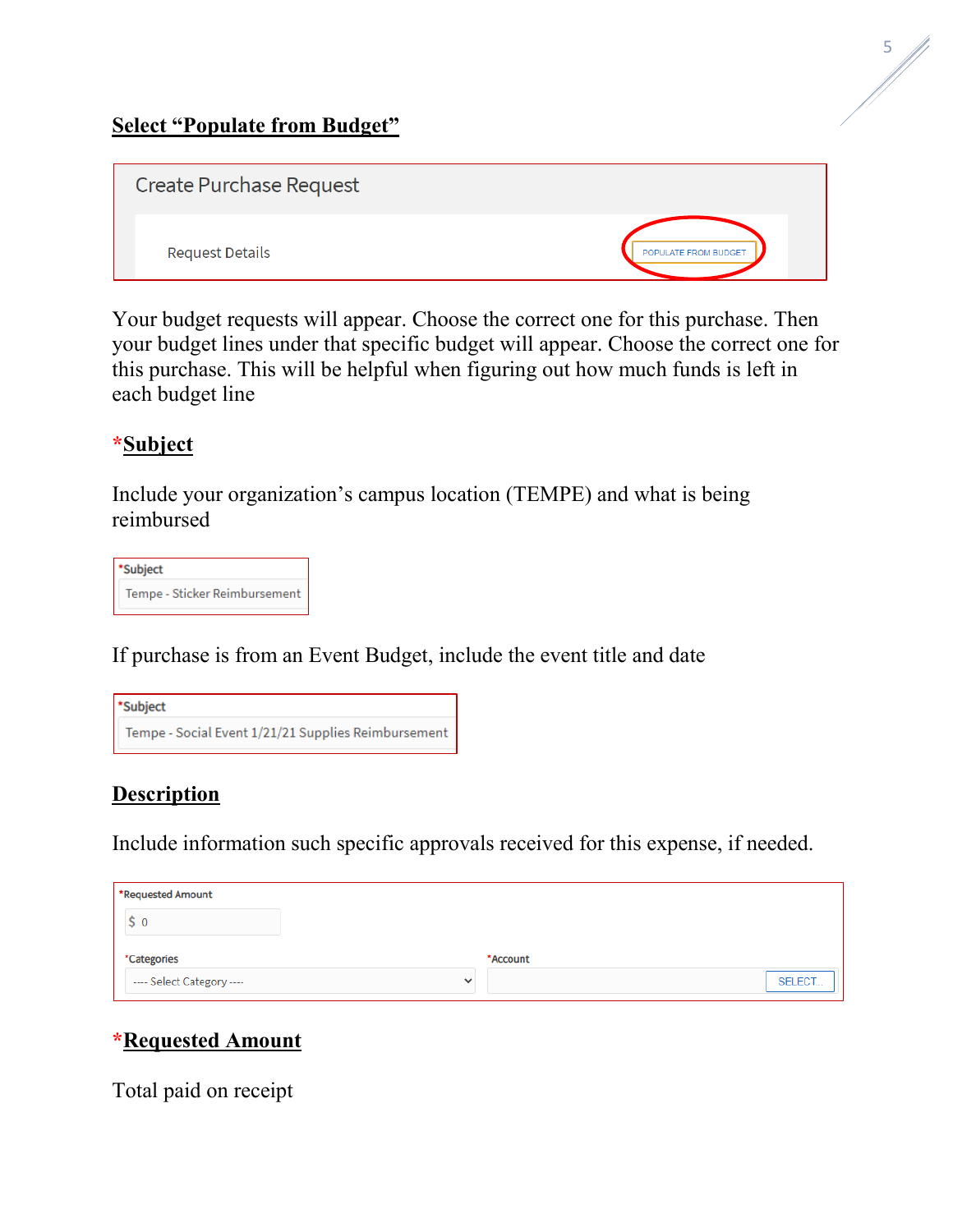#### **\*Categories**

Select "Event Funding" if for an expense from your event funding budget

Select "Club Operation Funding" if for an expense from your club operation funding budget

#### **\*Account**

Select your club account. If no account shows, email the  $\text{usg}(a)$  asu.edu

| Payee Information                    |                             |                                    |
|--------------------------------------|-----------------------------|------------------------------------|
| <b>First Name</b>                    |                             | <b>Last Name</b>                   |
| Payee's First Name                   |                             | Payee's Last Name                  |
| <b>Street</b>                        |                             |                                    |
| <b>Valid Mailing Address</b>         |                             |                                    |
| <b>Street Continued (Optional)</b>   |                             |                                    |
| Payee's Email Address & Phone Number |                             |                                    |
| <b>City</b><br>City                  | <b>State/Province</b><br>AZ | <b>ZIP/Postal Code</b><br>Zip Code |

# **Payee Information**

First Name/Last Name of the person who made the purchase (Card Holder) or Student Organization name if you wish the club to be reimbursed

Include valid mailing address where the payee can receive their reimbursement check and payee's ASU email address/phone number

#### **Select "USG Tempe"**

| * Which government has awarded funding for this expense? |
|----------------------------------------------------------|
| <b>USG Downtown</b>                                      |
|                                                          |
| O USG Tempe                                              |
| $\supset$ USG West                                       |
| <b>GPSA</b>                                              |
| Thunderbird                                              |
| Have not yet been awarded funding                        |

If your student organization has NOT received funding yet, please discard your Purchase Request and submit a Budget Request instead.

6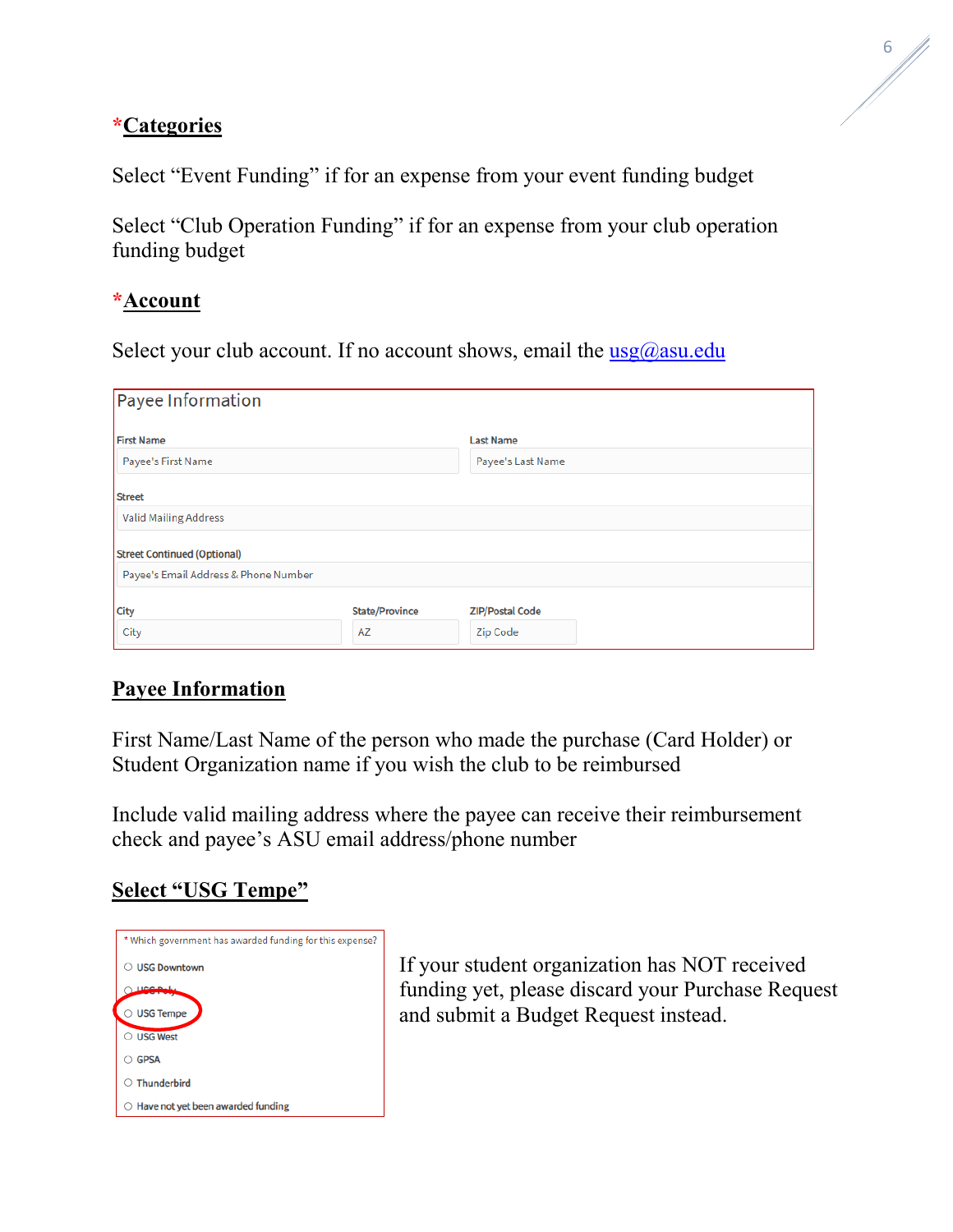## **Requestor Information**

This is the person who is submitting the purchase request - Must be a top three officer of your club shown on your SunDevilSync Profile

| * Requestor Name              |
|-------------------------------|
|                               |
| * Requestor Phone Number      |
|                               |
| * Requestor ASU Email Address |
|                               |
|                               |

# **List of Items Purchased**

Include a list of all items purchased



**Public Purpose**

View the How To Write A Public Purpose Guide - This is very important! If not written well, we will ask you to rewrite it.

| * Public Purpose Statement<br>The public purpose should explain how the purchase will benefit the ASU community. Please refer to our "How to Write a Public Purpose" guide for<br>assistance. A public purpose statement is not an explanation of what was purchased and is also not a description of your event. |  |
|-------------------------------------------------------------------------------------------------------------------------------------------------------------------------------------------------------------------------------------------------------------------------------------------------------------------|--|
|                                                                                                                                                                                                                                                                                                                   |  |

## **Select "Process a Reimbursement"**

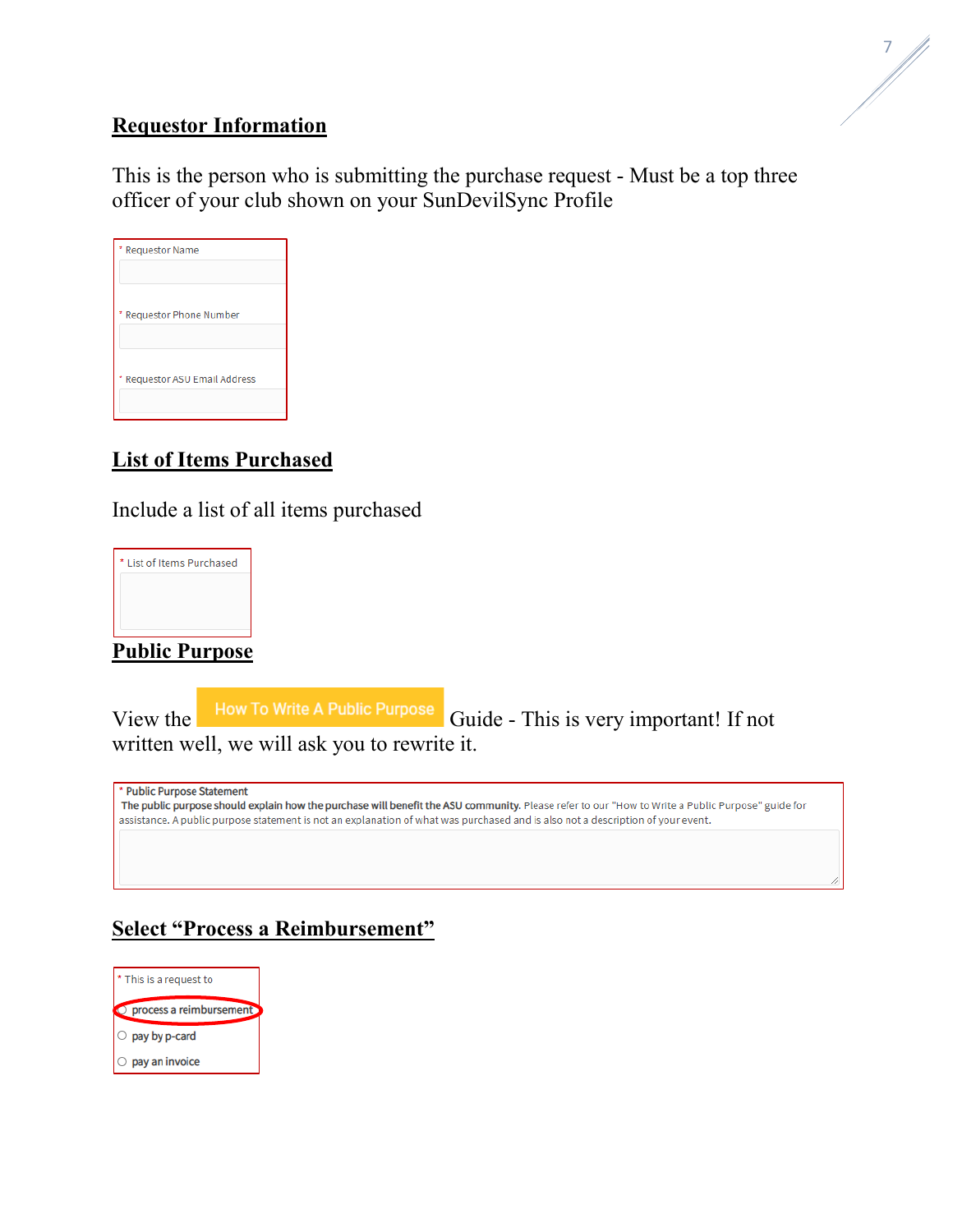# **Reimbursee Type**

#### Select appropriate option to describe the reimbursee

If this is reimbursement, is it for an individual or to the club/organization O Individual; ASU Student ○ Individual; ASU Faculty/Staff member ○ Club/Organization Account

#### **Reimbursee Information**

Provide Name of Individual or Club Name and ASU ID Number for individual or TAX ID Number for club

Name of individual or club/organization being reimbursed ASU ID Number (individual) or Tax ID Number (clubs/organizations), if being reimbursed

# **Upload Receipt**



#### **Upload Additional Documentation**

Upload a Business Meals Form and Attendance List if food was purchased

| Business Meals Form Upload (if necessary) |  |
|-------------------------------------------|--|
| <b>UPLOAD FILE</b>                        |  |

If your receipt does not show the above information, upload a copy of the payee's bank statement or a snap shot of the transaction hitting their card